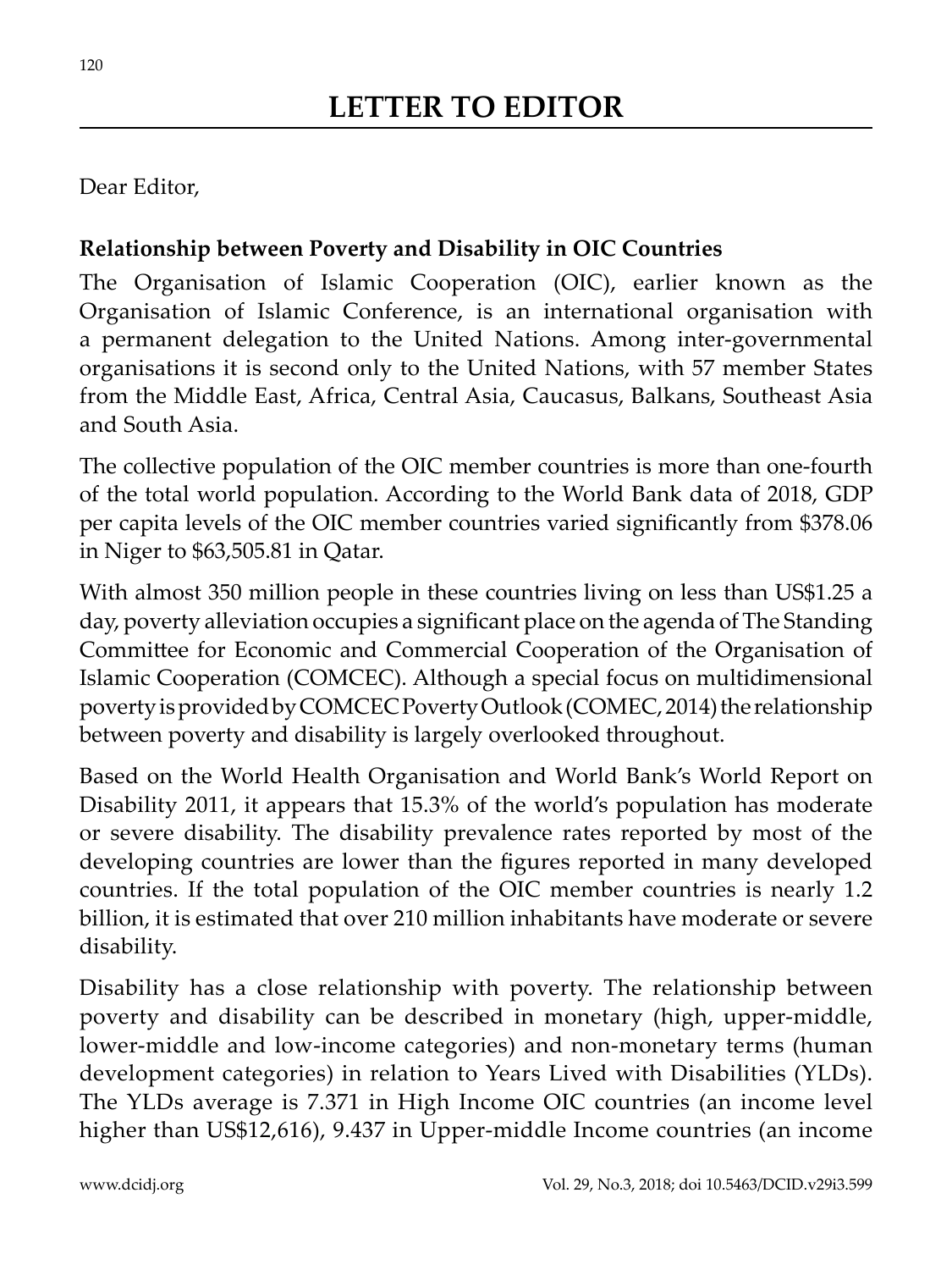level higher than US\$4,086 and lower than US\$12,615), 11.38 in Lower-middle Income countries (an income level between US\$1,036 and US\$4,085), and 12.264 in Low-Income countries (an income level lower than US\$1,036) (Colin et al, 2014). In the Upper Income OIC countries the prevalence of disability is lower, but disability increases as income levels decrease in member countries. Analysis of OIC member countries according to their human development categories found, on average, that YLDs were 7.26 in the very high human development category, 8.07 in the high human development category, 10.064 in the middle human development category, and12.22 in the low human development category (World Health Organisation and World Bank, 2011). A meaningful relationship between disability and poverty in monetary and non-monetary terms, in relation to YLDs, may be seen.

Community-based Rehabilitation (CBR) programmes play a crucial role in reducing poverty by providing opportunities for inclusive health, education, and livelihood for people with disabilities to achieve optimal levels of social life.

A study on the "The Role of Community-Based Rehabilitation in Poverty Reduction: A Comparative Study among Iran, Malaysia, and Indonesia" Project (2014- IRNPOVER-027) funded by the COMCEC and the Ministry of Labour, Cooperatives, and Social Welfare of Iran shows that among the OIC countries, there are currently CBR programmes in 8 of the 22 Arab nations, in 9 of the 16 Asian countries, in 12 of the 17 African nations, and in 1 of the 2 Latin American countries.

Although CBR has been recognised as a strategy for community development by reducing poverty, only 30 of the 57 OIC member countries have CBR programmes. The remaining 27 member States need to adopt CBR programmes to ensure that governments include persons with disabilities in mainstream community development programmes and poverty-reduction schemes. It is common knowledge that inadequate human resources and funding are the major challenges for CBR activities. Due to the lack of adequately trained personnel and limited governmental funding in low- income member States, it is recommended that member States consider the monitoring of CBR programmes as part of their national policy objectives while, at the same time, allowing Non-Governmental Organisations (NGOs) and Disabled People's Organisations (DPOs) to implement CBR activities. Such a system has been found to be more effective than the implementation of CBR activities solely by either government agencies or by NGOs and DPOs.